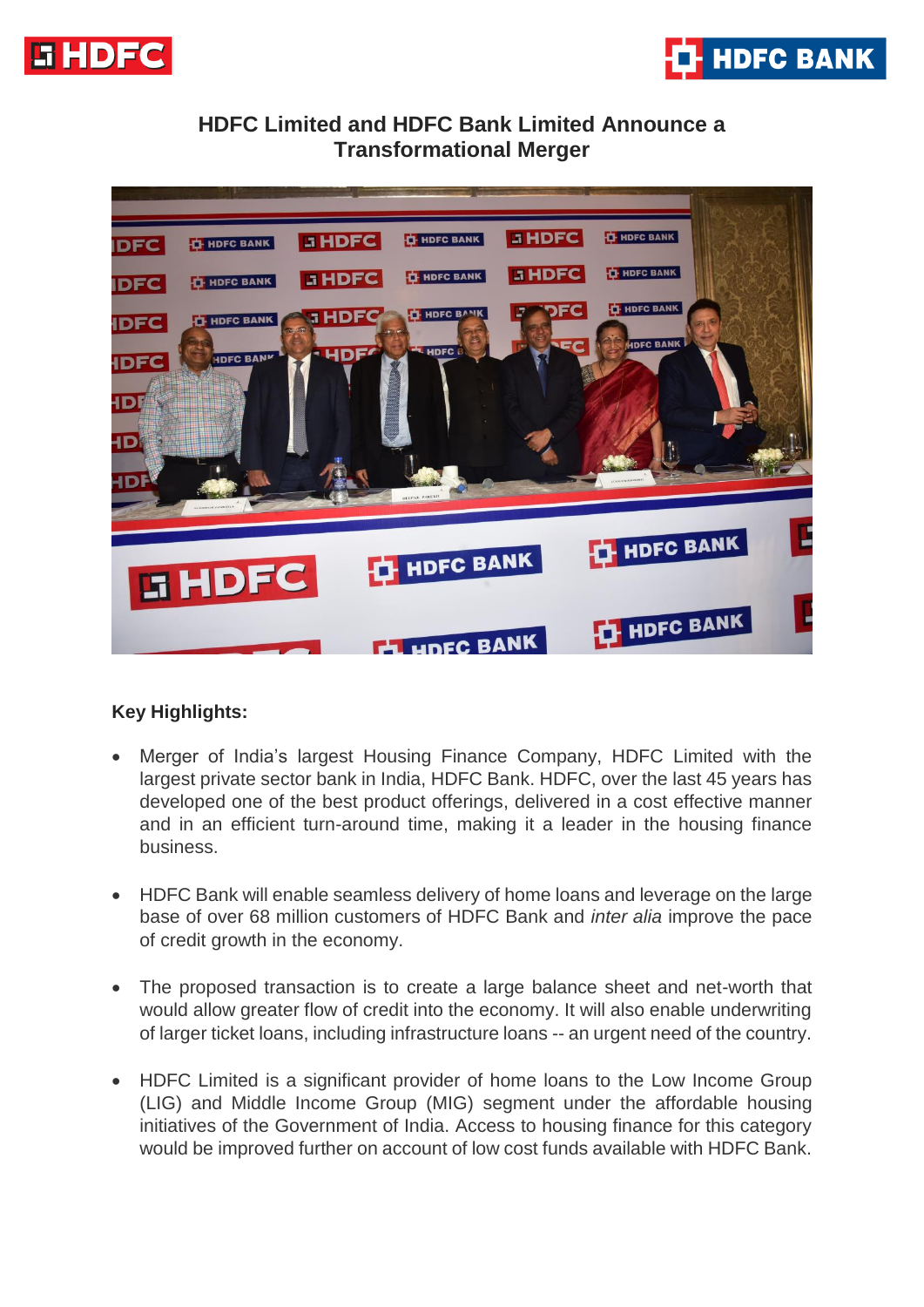

- **HDFC BANK**
- The Bank has a presence in more than 3,000 cities/town through its 6,342 branches, with about 50% of these branches in semi-urban/rural geographies in the country. Leveraging this distribution might, the proposed transaction would broad base the home loan offering, synonymous with the national objective of *Pradhan Mantri Awas Yojana* that intends to provide housing for all.

**Mumbai, April 4, 2022:** The Board of Directors of HDFC Limited and HDFC Bank Limited ("HDFC Bank") at their respective meetings held today, *inter alia*, approved a composite scheme of amalgamation ("Scheme") for the amalgamation of: (i) HDFC Investments Limited and HDFC Holdings Limited, with and into HDFC Limited; and (ii) HDFC Limited with and into HDFC Bank, and their respective shareholders and creditors, under Sections 230 to 232 of the Companies Act, 2013 and other applicable laws including the rules and regulations ("Proposed Transaction"). The Scheme and the Proposed Transaction is subject to customary closing conditions. The Scheme is subject to the receipt of requisite approvals from the Reserve Bank of India ("RBI"), Securities and Exchange Board of India ("SEBI"), the Competition Commission of India ("CCI"), the National Housing Bank ("NHB"), the Insurance Regulatory and Development Authority of India ("IRDAI"), the Pension Fund Regulatory and Development Authority ("PFRDA"), the National Company Law Tribunal ("NCLT"), BSE Limited, the National Stock Exchange of India Limited and other statutory and regulatory authorities, and the respective shareholders and creditors, under applicable law.

Upon the Scheme becoming effective, the subsidiaries/associates of HDFC Limited will become subsidiaries/associates of HDFC Bank. Shareholders of HDFC Limited as on the record date will receive 42 shares of HDFC Bank (each of face value of Re.1), for 25 shares held in HDFC Limited (each of face value of Rs.2), and the equity share(s) held by HDFC Limited in HDFC Bank will be extinguished as per the Scheme. As a result of this, upon the Scheme becoming effective, HDFC Bank will be 100% owned by public shareholders and existing shareholders of HDFC Limited will own 41% of HDFC Bank.

### **Strategic Rationale and Benefits**

HDFC Ltd is India's premier housing finance company and has unrivalled relationships, scale and deep underwriting expertise in the housing sector, built over multiple decades and across economic cycles.

HDFC Bank, with more than 68 million customers, 6,342 branches and a full suite of credit, liability and distribution offerings is the leading private sector bank with deep relationships, insights and understanding of its customers built over multiple decades.

The combined entity will bring together complementary strengths of the two organizations, enabling a rewarding customer relationship. Post the combination, HDFC Bank's customers will be offered mortgages as a core product in a seamless manner. HDFC Bank will also leverage the long tenor mortgage relationship to offer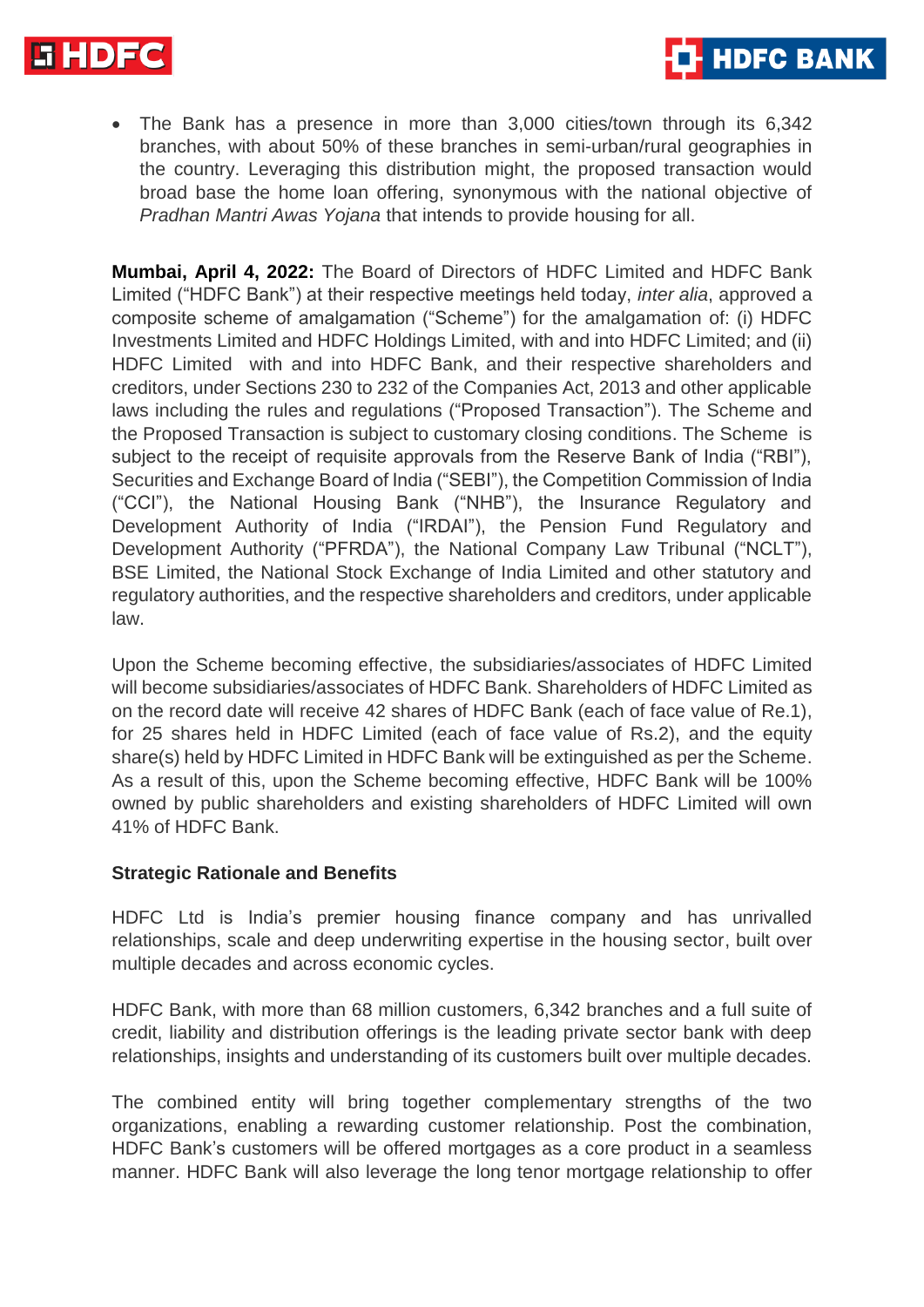

varied credit and deposit products enabled through better insights through-out the customer life-cycle. This will result in an enhanced value proposition and customer experience for all customers of the combined entity.

**HDFC BANK** 

The housing loan market is at the cusp of a strong up-cycle, with all-time high favorable industry dynamics and provides a steady secured asset class with very attractive risk adjusted returns. Over the last few years, regulatory developments and reforms including (i) higher regulatory standards for the Non-Banking Financial Companies (NBFCs) narrowing the gap with the Banking regulatory framework (ii) reduction in SLR rates (iii) deepening of affordable housing bond market and (iv) creation and deepening of Priority Sector Lending ("PSL") Certificates market, have created a conducive environment for amalgamation of the two entities, leading to a "win-win" situation for all stakeholders.

The Boards of HDFC Ltd and HDFC Bank believe that the merger will create longterm value for all stakeholders, including customers, employees and shareholders of both entities. The amalgamation of the two entities will provide further impetus to the Government's vision of "Housing for All".

**Speaking about the merger, Shri. Deepak Parekh, Chairman HDFC Limited, said,**  *"This is a merger of equals. We believe that the housing finance business is poised to grow in leaps and bounds due to the implementation of RERA, infrastructure status to the housing sector, government initiatives like affordable housing for all, amongst others. Over the last few years, various regulations for banks and NBFCs have been harmonised, thereby enabling the potential merger. Further, the resulting larger balance sheet would allow underwriting of large ticket infrastructure loans, accelerate the pace of credit growth in the economy, boost affordable housing and increase the quantum of credit to the priority sector, including credit to the agriculture sector."* 

**Speaking about the merger, Shri. Atanu Chakraborty, Chairman HDFC Bank, said,** *"The product and market leadership of HDFC Limited in the housing finance business and the distribution and customer leadership of HDFC Bank enables the combined entity to offer full suite of financial products to Indians at large and the proposed transaction is a big step in realizing the vision of housing for all as envisioned by our government."*

**Speaking about the merger, Keki M. Mistry, Vice-Chairman and CEO of HDFC Limited,** *said "With the leadership that we have built in housing finance and the deep understanding of the housing market across various economic cycles, this transaction helps in realizing the potential of what HDFC's housing finance business can achieve by leveraging the distribution and customer base of HDFC Bank. It is a step in the right direction, taken at the right time, for value creation for all the stakeholders."*

**Speaking about the merger, Sashi Jagdishan, CEO & MD, HDFC Bank said** *"The proposed transaction ticks all the right boxes in terms of completion of product offerings, product leadership in home loans as with other retail assets products, distribution strength across the country and a customer base that can be leveraged to cross-sell a complete suite of financial products. It is value accretive for all the*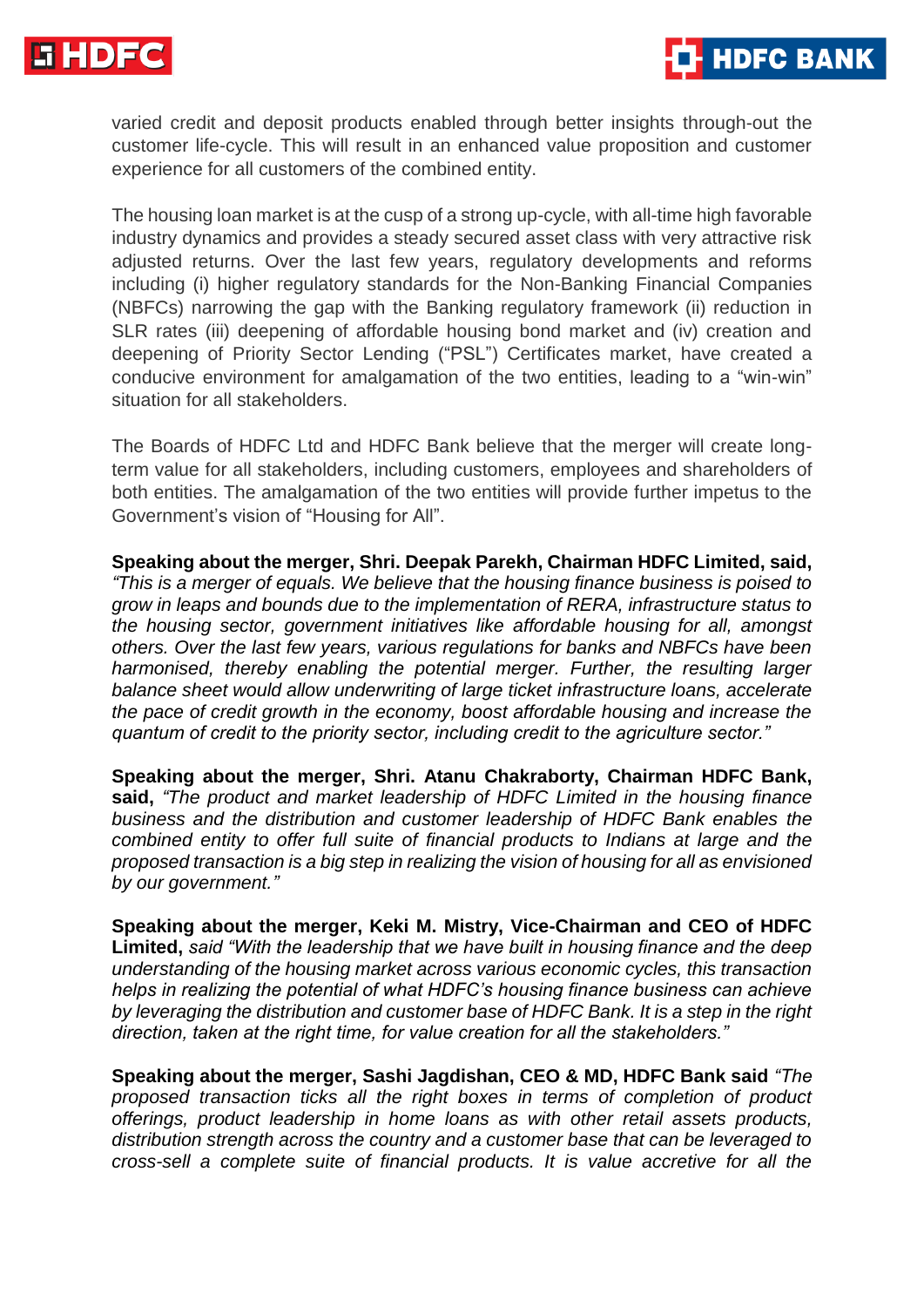



*stakeholders of both the organisations, including shareholders, employees and customers."*

#### **Advisors**

Bank of America Merrill Lynch (BoFA) Securities were financial advisors to HDFC Limited solely for the purpose of providing a fairness opinion on the valuation done by the valuer for the proposed Transaction.

Morgan Stanley India Company Private Ltd. were financial advisors to HDFC Bank solely for the purpose of providing a fairness opinion on the valuation done by the valuer for the proposed Transaction.

Credit Suisse, Kotak Securities, Jefferies, Arpwood, Motilal, Axis, JM Financial, IIFL and Ambit, acted as financial advisors to HDFC Limited

J.P. Morgan, Goldman Sachs, Citi, Nomura CLSA, BNP, HSBC, ICICI Securities and Edelweiss acted as financial advisors to HDFC Bank.

AZB & Partners, Argus Partners and Singhi & Co. acted as the legal advisors to HDFC Limited and Wadia Ghandy & Co., Cravath, Swaine & Moore LLP acted as legal advisors to HDFC Bank.

Bansi S. Mehta & Co. and Ms. Drushti Desai (Registered Valuer) were appointed as valuers by HDFC Limited. Deloitte Touche Tohmatsu India LLP and Harsh Chandrakant Ruparelia (Registered Valuer) were appointed as valuers by HDFC Bank.

Dhruva Advisors LLP were the tax advisors to HDFC Limited and HDFC Bank.

#### **For media queries please contact:**

| Mr. Mahesh Shah                | <b>Mr. Ravindran Subramanian</b>   |
|--------------------------------|------------------------------------|
| <b>Head - Public Relations</b> | <b>Corporate Communication</b>     |
| HDFC Limited., Mumbai.         | HDFC Bank Ltd., Mumbai.            |
| Mobile: +91 98204 14098        | Mobile: +91 9223306610             |
| maheshs@hdfc.com               | ravindran.subramanian@hdfcbank.com |
|                                |                                    |

HDFC Bank : BSE: 500180 , NSE: HDFCBANK , NYSE: HDB HDFC Ltd. : BSE: 500010 , NSE:

*The transaction relates to securities of an Indian company and is proposed to be effected by means of a Scheme of Arrangement under Indian law. A transaction effected by means of a Scheme of Arrangement is not subject to the proxy solicitation or tender offer rules under the U.S. Securities*